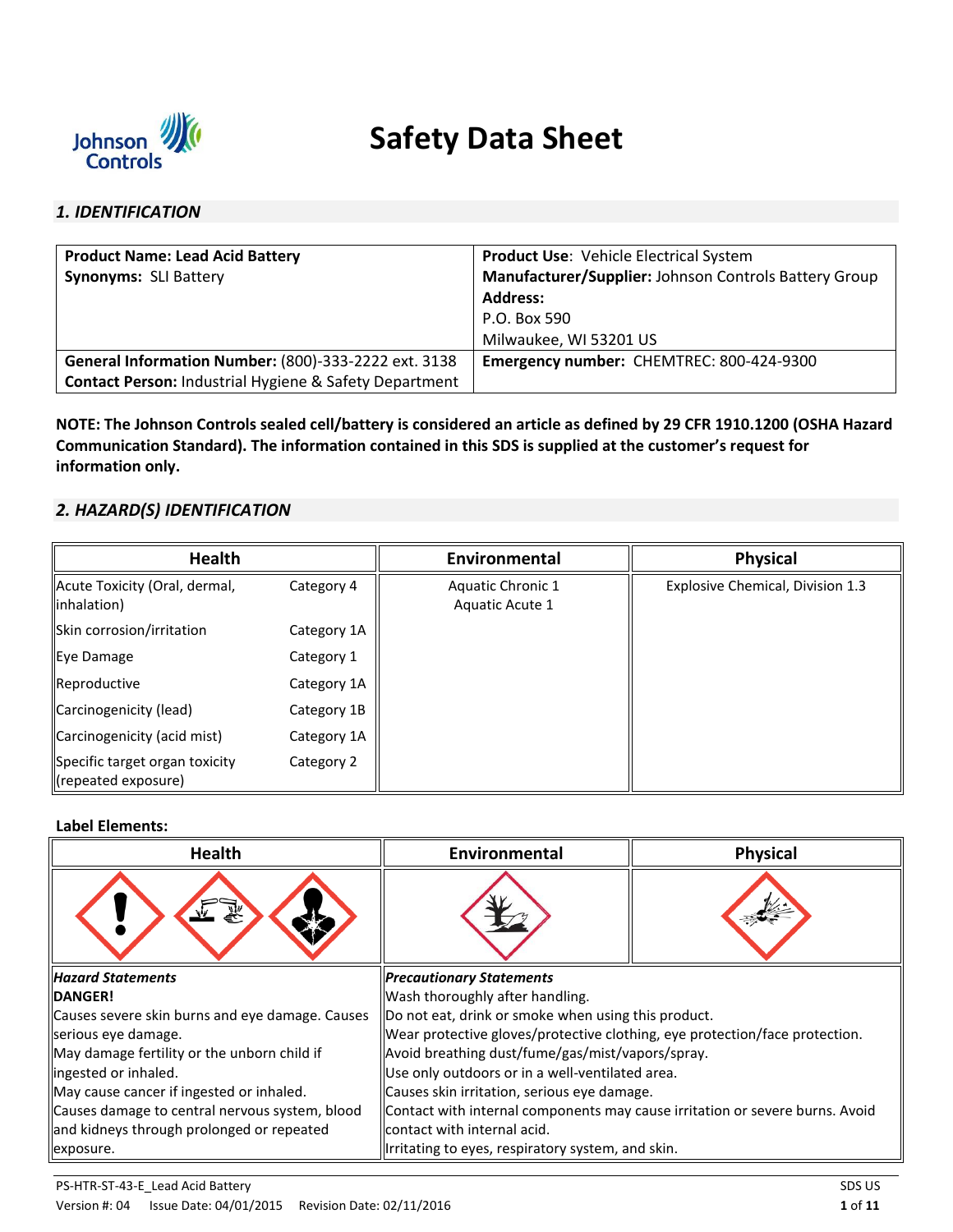| May form explosive air/gas mixture during    |  |
|----------------------------------------------|--|
| charging.                                    |  |
| Extremely flammable gas (hydrogen).          |  |
| Explosive, fire, blast or projection hazard. |  |

# *3. COMPOSITION / INFORMATION ON INGREDIENTS*

| <b>INGREDIENTS (Chemical/Common Names):</b> | <b>CAS No.:</b> | % by Wt: |
|---------------------------------------------|-----------------|----------|
| Lead                                        | 7439-92-1       | 34       |
| Lead Oxide                                  | 1309-60-0       | 31       |
| Sulfuric Acid                               | 7664-93-9       | 34       |
| Lead Sulfate                                | 7446-14-2       |          |

Composition Comments All concentrations are in percent by weight.

# *4. FIRST AID MEASURES*

**Note: Under normal conditions of battery use, internal components will not present a health hazard. The following information is provided for battery electrolyte (acid) and lead for exposures that may occur during battery production or container breakage or under extreme heat conditions such as fire.** 

| <b>Inhalation</b>   | Sulfuric Acid: Remove to fresh air immediately. If not breathing, give artificial respiration. If breathing is |
|---------------------|----------------------------------------------------------------------------------------------------------------|
|                     | difficult, give oxygen. Consult a physician.                                                                   |
|                     | Lead: Remove from exposure, gargle, wash nose and lips; consult physician.                                     |
| <b>Skin contact</b> | Sulfuric Acid: Flush with large amounts of water for at least 15 minutes; remove contaminated clothing         |
|                     | completely, including shoes. If symptoms persist, seek medical attention. Wash contaminated clothing           |
|                     | before reuse. Discard contaminated shoes.                                                                      |
|                     | Lead: Wash immediately with soap and water.                                                                    |
| Eye contact         | Sulfuric Acid and Lead: Flush immediately with large amounts of water for at least 15 minutes while lifting    |
|                     | lids; Seek immediate medical attention if eyes have been exposed directly to acid.                             |
| Ingestion           | Sulfuric Acid: Give large quantities of water; Do NOT induce vomiting or aspiration into the lungs may         |
|                     | occur and can cause permanent injury or death; consult physician.                                              |
|                     | Lead: Consult physician immediately.                                                                           |

# *5. FIRE FIGHTING MEASURES*

| <b>Flash Point</b><br>Auto ignition<br><b>Temperature</b> | Not applicable unless individual components exposed.<br>No data available.                                                                                                                                                                                                                                                                                                                                                                              |
|-----------------------------------------------------------|---------------------------------------------------------------------------------------------------------------------------------------------------------------------------------------------------------------------------------------------------------------------------------------------------------------------------------------------------------------------------------------------------------------------------------------------------------|
| <b>Flammable Limits</b>                                   | LEL = $4.1\%$ (Hydrogen Gas in air) ; UEL = $74.2\%$                                                                                                                                                                                                                                                                                                                                                                                                    |
| <b>Extinguishing</b><br>Media                             | CO2; foam; dry chemical. Do not use carbon dioxide directly on cells. Avoid breathing vapors. Use<br>appropriate media for surrounding fire.                                                                                                                                                                                                                                                                                                            |
| <b>Special Fire Fighting</b>                              | Use positive pressure, self-contained breathing apparatus. Beware of acid splatter during water                                                                                                                                                                                                                                                                                                                                                         |
| <b>Procedures</b>                                         | application and wear acid-resistant clothing, gloves, face and eye protection. If batteries are on charge,<br>shut off power to the charging equipment, but note that strings of series connected batteries may still<br>pose risk of electric shock even when charging equipment is shut down.                                                                                                                                                         |
| <b>Unusual Fire and</b>                                   | Highly flammable hydrogen gas is generated during charging and operation of batteries. If ignited by                                                                                                                                                                                                                                                                                                                                                    |
| <b>Explosion Hazard</b>                                   | burning cigarette, naked flame or spark, may cause battery explosion with dispersion of casing fragments<br>and corrosive liquid electrolyte. Carefully follow manufacturer's instructions for installation and service.<br>Keep away all sources of gas ignition and do not allow metallic articles to simultaneously contact the<br>negative and positive terminals of a battery. Follow manufacturer's instructions for installation and<br>service. |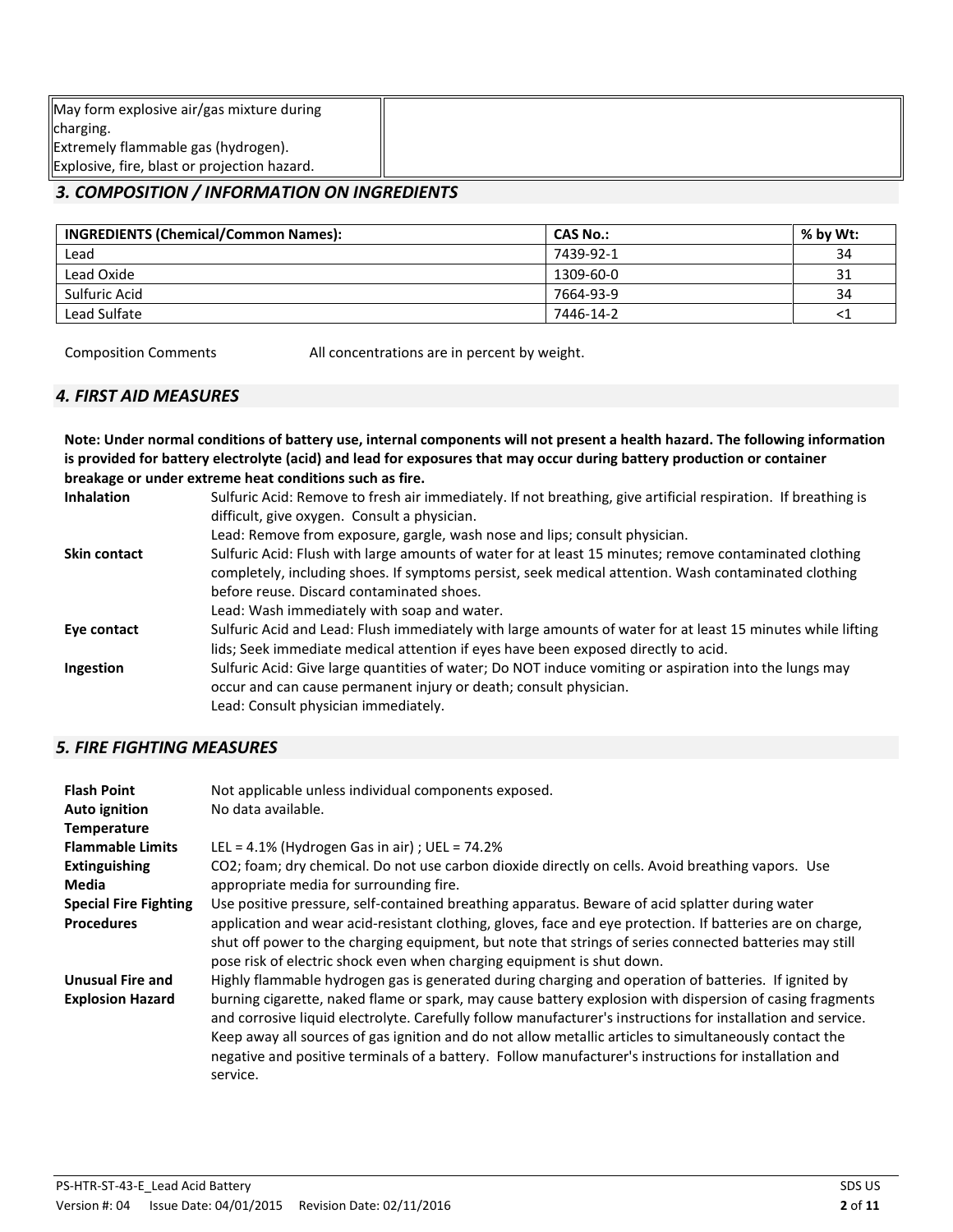# *6: ACCIDENTAL RELEASE MEASURES*

| Protective                  | Stop flow of material, contain/absorb small spills with dry sand, earth, and vermiculite. Do not use         |
|-----------------------------|--------------------------------------------------------------------------------------------------------------|
| <b>Measures to be</b>       | combustible materials. If possible, carefully neutralize spilled electrolyte with soda ash, sodium           |
| <b>Taken if Material is</b> | bicarbonate, lime, etc. Wear acid-resistant clothing, boots, gloves, and face shield. Do not allow discharge |
| <b>Released or Spilled</b>  | of un-neutralized acid to sewer. Acid must be managed in accordance with approved local, state, and          |
|                             | federal requirements. Consult state environmental agency and/or federal EPA.                                 |
| <b>Waste Disposal</b>       | Dispose of as a hazardous waste. Dispose of in accordance with applicable local, state and federal           |
| <b>Method</b>               | regulations.                                                                                                 |

# *7. HANDLING AND STORAGE*

| <b>Handling</b>  | Unless involved in recycling operations, do not breach the casing or empty the contents of the battery.<br>Handle carefully and avoid tipping, which may allow electrolyte leakage. There may be increasing risk of                                                                                                                                                                                                                                                                                                                                                      |
|------------------|--------------------------------------------------------------------------------------------------------------------------------------------------------------------------------------------------------------------------------------------------------------------------------------------------------------------------------------------------------------------------------------------------------------------------------------------------------------------------------------------------------------------------------------------------------------------------|
|                  | electric shock from strings of connected batteries. Keep containers tightly closed when not in use. If<br>battery case is broken, avoid contact with internal components. Keep vent caps on and cover terminals to<br>prevent short circuits. Place cardboard between layers of stacked automotive batteries to avoid damage<br>and short circuits. Keep away from combustible materials, organic chemicals, reducing substances,                                                                                                                                        |
|                  | metals, strong oxidizers and water. Use banding or stretch wrap to secure items for shipping.                                                                                                                                                                                                                                                                                                                                                                                                                                                                            |
| <b>Storage</b>   | Store batteries under roof in cool, dry, well-ventilated areas separated from incompatible materials and<br>from activities that may create flames, spark, or heat. Store on smooth, impervious surfaces provided with<br>measures for liquid containment in the event of electrolyte spills. Keep away from metallic objects that<br>could bridge the terminals on a battery and create a dangerous short-circuit. Room ventilation is required<br>for batteries utilized for standby power generation. Never recharge batteries in an unventilated, enclosed<br>space. |
| <b>Charging:</b> | There is a possible risk of electric shock from charging equipment and from strings of series connected<br>batteries, whether or not being charged. Shut-off power to chargers whenever not in use and before<br>detachment of any circuit connections. Batteries being charged will generate and release flammable<br>hydrogen gas. Charging space should be ventilated. Keep battery vent caps in position. Prohibit smoking<br>and avoid creation of flames and sparks nearby. Wear face and eye protection when near batteries being<br>charged.                     |
| Other            | Follow Manufacturers Recommendations regarding maximum recommended currents and operating<br>temperature range. Do not overcharge beyond the recommended upper charging voltage limit. Applying<br>pressure or deforming the battery may lead to disassembly followed by eye, skin and throat irritation.                                                                                                                                                                                                                                                                |

# *8. EXPOSURE CONTROLS / PERSONAL PROTECTION*

## **Occupational exposure limits**

## **US OSHA Specifically Regulated Substances (29 CFR 1910.1001 – 1050)**

| Ingredient   | <b>CAS Number</b> | Type | Value                    |
|--------------|-------------------|------|--------------------------|
| Lead         | 7439-92-1         | TWA  | $0.05 \text{ mg/m}^3$    |
| Lead Oxide   | 1309-60-0         | TWA  | $0.05 \text{ mg/m}^3$    |
| Lead Sulfate | 7446-14-2         | TWA  | $0.05 \,\mathrm{mg/m^3}$ |

## **US OSHA Table Z-1 Limits for Air Contaminants ( 29CFR 1910.1000)**

| Ingredient    | <b>CAS Number</b> | 'ype | Value              |
|---------------|-------------------|------|--------------------|
| Sulfuric Acid | 7664-93-9         | PEL  | $1 \text{ mg/m}^3$ |

# **US ACGIH Threshold Limit Values**

| Ingredient    | <b>CAS Number</b> | Type       | <b>Value</b>             | Form                      |
|---------------|-------------------|------------|--------------------------|---------------------------|
| Lead          | 7439-92-1         | <b>TWA</b> | $0.05 \text{ mg/m}^3$    |                           |
| Lead Oxide    | 1309-60-0         | <b>TWA</b> | $0.05 \,\mathrm{mg/m^3}$ |                           |
| Lead Sulfate  | 7446-14-2         | <b>TWA</b> | $0.05 \text{ mg/m}^3$    |                           |
| Sulfuric Acid | 7664-93-9         | <b>TWA</b> | $0.2 \text{ mg/m}^3$     | <b>Thoracic Fractions</b> |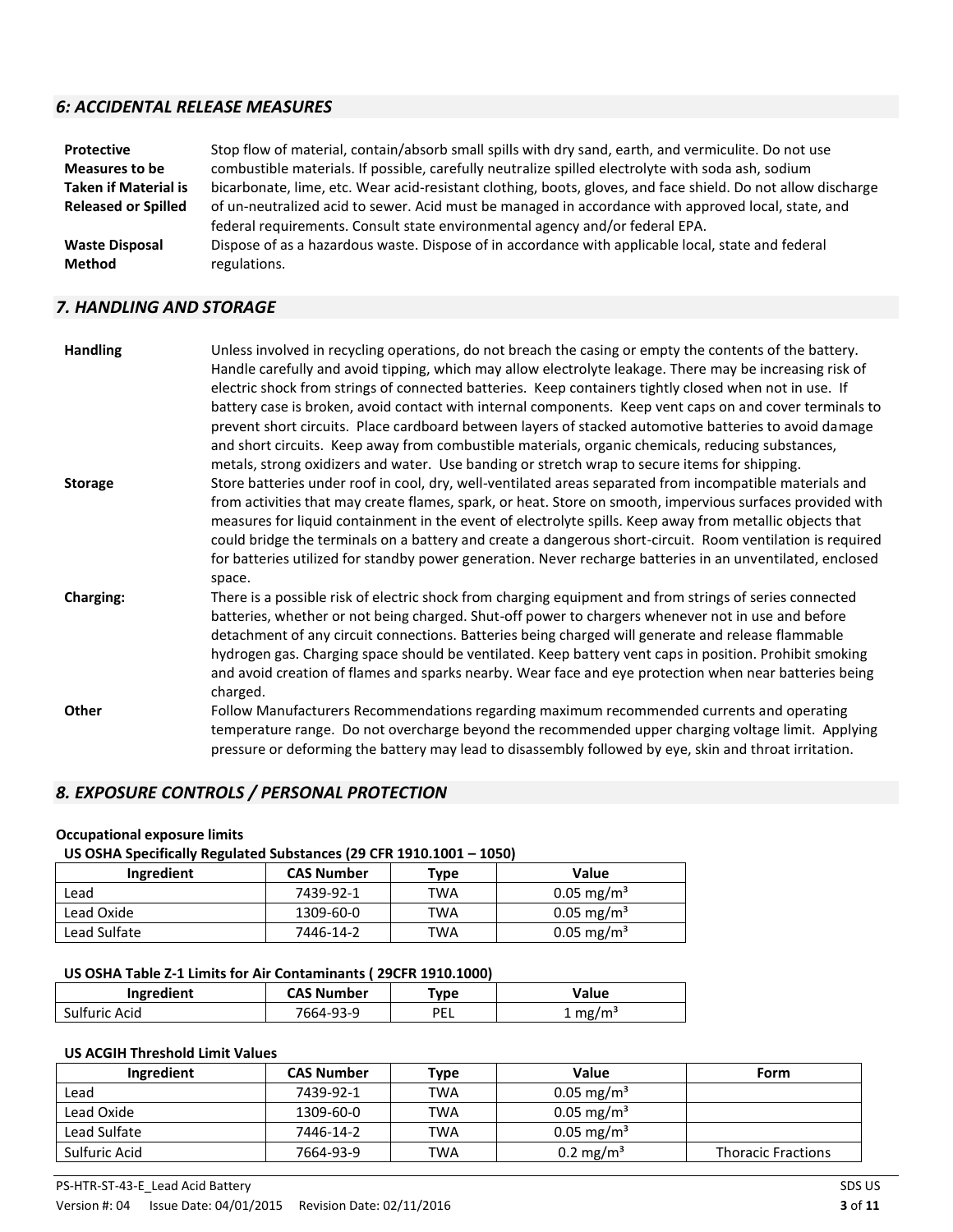## **US NIOSH: Pocket Guide to Chemical Hazards**

| Ingredient    | <b>CAS Number</b> | Type | Value                    |
|---------------|-------------------|------|--------------------------|
| Lead          | 7439-92-1         | TWA  | $0.05 \text{ mg/m}^3$    |
| Lead Oxide    | 1309-60-0         | TWA  | $0.05 \,\mathrm{mg/m^3}$ |
| Sulfuric Acid | 7664-93-9         | TWA  | 1 mg/m <sup>3</sup>      |

#### **Biological limit values**

#### **ACGIH Biological Exposure Indices**

| Ingredient   | <b>Value</b>  | <b>Determinant</b> | <b>Specimen</b> | <b>Sampling Time</b> |
|--------------|---------------|--------------------|-----------------|----------------------|
| Lead         | $300 \mu g/l$ | Lead               | <b>Blood</b>    |                      |
| Lead Oxide   | $300 \mu g/l$ | Lead               | <b>Blood</b>    |                      |
| Lead Sulfate | $300 \mu g/l$ | Lead               | <b>Blood</b>    |                      |

\* - For Sampling details please see the source document.

## **Engineering Controls (Ventilation):**

Store and handle in well-ventilated area. If mechanical ventilation is used, components must be acid-resistant. Handle batteries cautiously, do not tip to avoid spills. Make certain vent caps are on securely. If battery case is damaged, avoid bodily contact with internal components. Wear protective clothing, eye and face protection, when filling, charging, or handling batteries. Do not allow metallic materials to simultaneously contact both the positive and negative terminals of the batteries. Charge batteries in areas with adequate ventilation. General dilution ventilation is acceptable.

## **Respiratory Protection (NIOSH/MSHA approved):**

NONE REQUIRED FOR NORMAL HANDLING OF THE FINISHED PRODUCT. When concentrations of sulfuric acid mist are known to exceed PEL, use NIOSH or MSHA-approved respiratory protection.

#### **Skin Protection:**

NONE REQUIRED FOR NORMAL HANDLING OF THE FINISHED PRODUCT.

If battery case is damaged, use rubber or plastic acid-resistant gloves with elbow-length gauntlet, acid-resistant apron, clothing and boots.

#### **Eye Protection:**

NONE REQUIRED FOR NORMAL HANDLING OF THE FINISHED PRODUCT.

If necessary to handle damage product where exposure to the organic electrolyte is a possibility, chemical splash goggles and a face shield are recommended.

#### **Other Protection:**

In areas where water and sulfuric acid solutions are handled in concentrations greater than 1%, emergency eyewash stations and showers should be provided, with unlimited water supply. Chemically impervious apron and face shield recommended when adding water or electrolyte to batteries. Wash Hands after handling.

# *9. PHYSICAL AND CHEMICAL PROPERTIES*

| <b>Appearance and Odor</b> | Manufactured article; no apparent odor. Electrolyte is a clear liquid with a sharp, penetrating,<br>pungent odor. |
|----------------------------|-------------------------------------------------------------------------------------------------------------------|
| <b>Odor Threshold</b>      | Not applicable.                                                                                                   |
| рH                         | Not applicable                                                                                                    |
| <b>Boiling Point</b>       | Not applicable unless individual components exposed.                                                              |
|                            | Battery Electrolyte (Acid) - 230 - 233.6 °F (110 - 112 °C)                                                        |
|                            | Lead - 3191 °F (1755 °C)                                                                                          |
| <b>Melting Point</b>       | Lead - 621.32 °F (327.4 °C)                                                                                       |
| <b>Specific Gravity</b>    | 1.215 to 1.350                                                                                                    |
| $(H2O = 1)$                |                                                                                                                   |
| <b>Flash Point</b>         | 498.2 °F (259.0 °C) Hydrogen                                                                                      |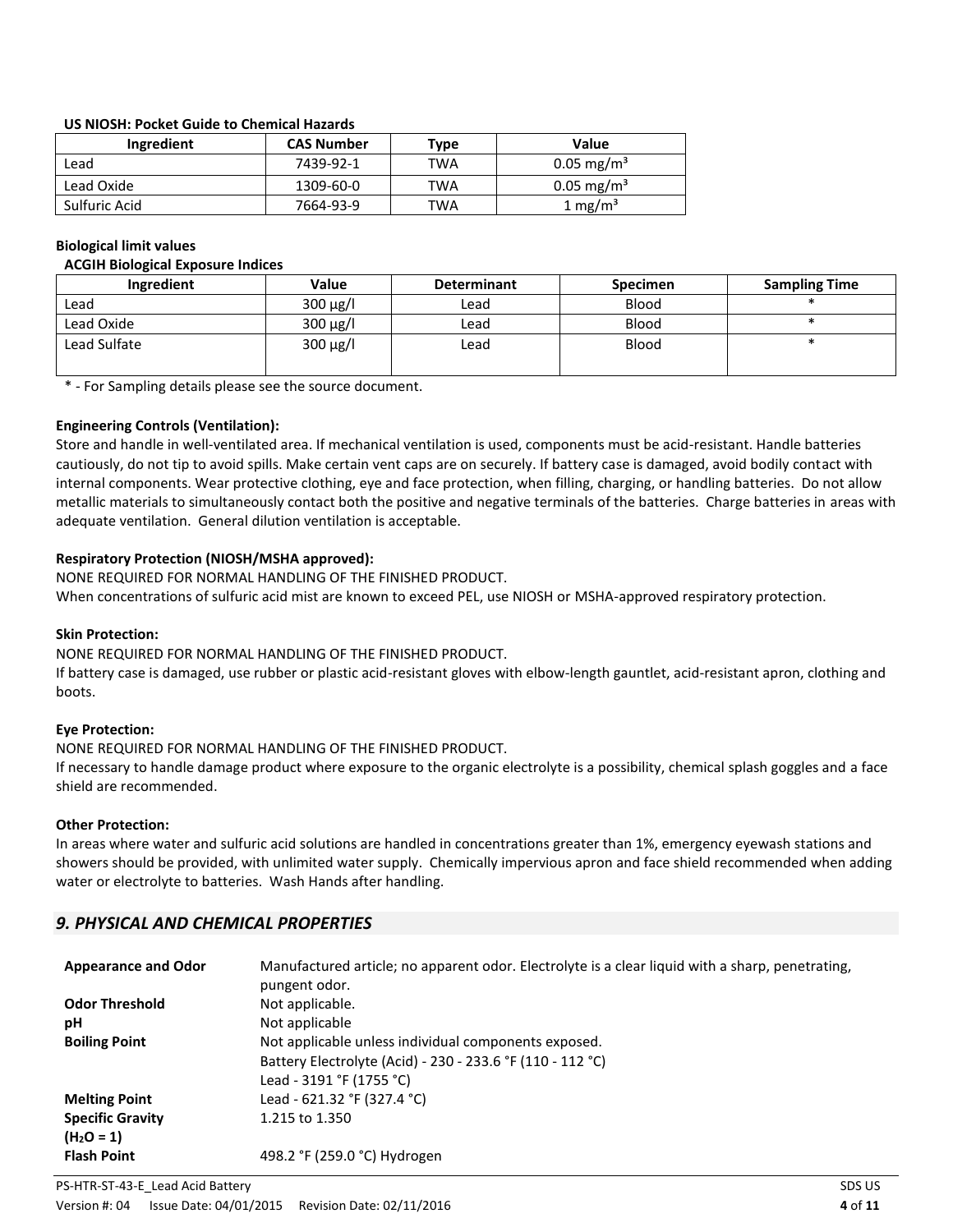| <b>Evaporation Rate</b>             | $\leq 1$                                             |                                          |  |
|-------------------------------------|------------------------------------------------------|------------------------------------------|--|
| (Butyl Acetate = 1)                 |                                                      |                                          |  |
| <b>Vapor Pressure</b>               | Battery Electrolyte (Acid) 11.7                      |                                          |  |
| (mm Hg @ 20 $^{\circ}$ C)           |                                                      |                                          |  |
| Flammability                        |                                                      |                                          |  |
| <b>Upper/lower flammability</b>     | Hydrogen                                             | Flammability Limit Lower- 4.1 %          |  |
| or explosive limits                 |                                                      | Flammability Limit Upper - 74.2 %        |  |
| <b>Vapor Pressure</b>               | Not applicable.                                      |                                          |  |
| <b>Vapor Density</b>                |                                                      | 3.4 (Air = 1) Battery Electrolyte (Acid) |  |
| <b>Relative Density</b>             |                                                      | 1.21 - 1.3 Battery Electrolyte (Acid)    |  |
| <b>Solubility</b>                   | Lead and Lead dioxide are not soluble.               |                                          |  |
|                                     |                                                      | 100 % Battery Electrolyte (Acid).        |  |
| % Volatile by Weight                | Not applicable unless individual components exposed. |                                          |  |
| <b>Partition coefficient</b>        | Not applicable                                       |                                          |  |
| (n-octanol/water)                   |                                                      |                                          |  |
| <b>Auto-ignition temperature</b>    | 1076 °F (580 °C) Hydrogen.                           |                                          |  |
| <b>Decomposition</b><br>temperature | Not applicable                                       |                                          |  |
| <b>Viscosity</b>                    | Not applicable                                       |                                          |  |

# *10. STABILITY AND REACTIVITY*

| <b>Stability</b><br><b>Conditions to Avoid</b><br><b>Incompatibility (materials</b><br>to avoid) | The sealed battery is considered stable.<br>Sparks and other sources of ignition; high temperature; over charging.<br>Electrolyte: Contact with combustibles and organic materials may cause fire and explosion. Also<br>reacts violently with strong reducing agents, metals, sulfur trioxide gas, strong oxidizers, and<br>water. Contact with metals may produce toxic sulfur dioxide fumes and may release flammable<br>hydrogen gas. |
|--------------------------------------------------------------------------------------------------|-------------------------------------------------------------------------------------------------------------------------------------------------------------------------------------------------------------------------------------------------------------------------------------------------------------------------------------------------------------------------------------------------------------------------------------------|
|                                                                                                  | Lead compounds: Avoid contact with strong acids, bases, halides, halogenates, potassium nitrate,<br>permanganate, peroxides, nascent hydrogen, and reducing agents.                                                                                                                                                                                                                                                                       |
| <b>Hazardous Decomposition</b>                                                                   | Arsenic compounds: strong oxidizers; bromine azide. NOTE: hydrogen gas can react with inorganic<br>arsenic to form the highly toxic gas $-$ arsine<br>Electrolyte: Sulfur trioxide, carbon monoxide, sulfuric acid mist, sulfur dioxide, hydrogen sulfide.                                                                                                                                                                                |
| <b>Products</b>                                                                                  |                                                                                                                                                                                                                                                                                                                                                                                                                                           |
|                                                                                                  | Lead compounds: Temperatures above the melting point are likely to produce toxic metal fume,<br>vapor, or dust; contact with strong acid or base or presence of nascent hydrogen may generate<br>highly toxic arsine gas.                                                                                                                                                                                                                 |
| <b>Hazardous Polymerization</b>                                                                  | Will not occur.                                                                                                                                                                                                                                                                                                                                                                                                                           |

# *11. TOXICOLOGICAL INFORMATION*

**NOTE: Under normal conditions of use, this product does not present a health hazard. The following information is provided for organic electrolyte and lead exposure that may occur due to container breakage or under extreme conditions such as fire. Organic electrolyte – reacts with moisture/water to produce hydrofluoric acid in trace quantities. Hydrofluoric acid is extremely corrosive and toxic. In severe exposures it acts as a systemic poison and causes severe burns. The reaction may be delayed. Any contact with this material, even minor, requires immediate medical attention.**

#### *ROUTES AND METHODS OF ENTRY*

# **Inhalation EXPOSURE IS NOT EXPECTED FOR PRODUCT UNDER NORMAL CONDITIONS OF USE.**

Sulfuric Acid: Breathing of sulfuric acid vapors or mists may cause severe respiratory irritation. Lead Compounds: Inhalation of lead dust or fumes may cause irritation of upper respiratory tract and lungs.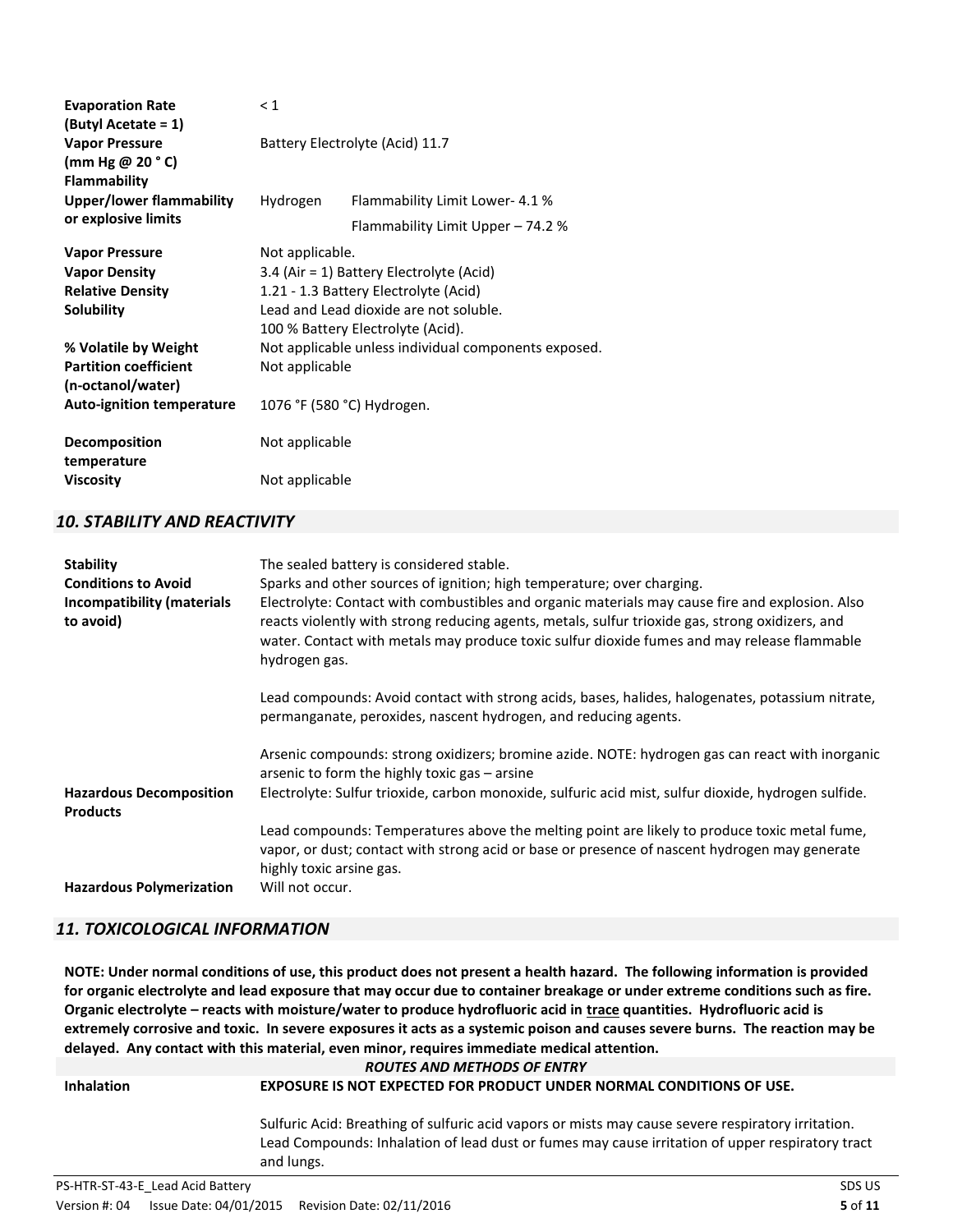| <b>Skin Contact</b>    | EXPOSURE IS NOT EXPECTED FOR PRODUCT UNDER NORMAL CONDITIONS OF USE.                                                                                                                                                                                                                                                                                                                                                                                                                                                                                                                                                                    |
|------------------------|-----------------------------------------------------------------------------------------------------------------------------------------------------------------------------------------------------------------------------------------------------------------------------------------------------------------------------------------------------------------------------------------------------------------------------------------------------------------------------------------------------------------------------------------------------------------------------------------------------------------------------------------|
|                        | Sulfuric Acid: Severe irritation, burns and ulceration.<br>Lead Compounds: Not absorbed through the skin.                                                                                                                                                                                                                                                                                                                                                                                                                                                                                                                               |
| <b>Skin Absorption</b> | <b>EXPOSURE IS NOT EXPECTED FOR PRODUCT UNDER NORMAL CONDITIONS OF USE.</b>                                                                                                                                                                                                                                                                                                                                                                                                                                                                                                                                                             |
|                        | In the event of overcharging or damage to the unit, exposure to organic electrolyte solution/mist is<br>possible. Extreme exposures to the organic electrolyte can be absorbed through the skin.                                                                                                                                                                                                                                                                                                                                                                                                                                        |
| <b>Eye Contact</b>     | <b>EXPOSURE IS NOT EXPECTED FOR PRODUCT UNDER NORMAL CONDITIONS OF USE.</b>                                                                                                                                                                                                                                                                                                                                                                                                                                                                                                                                                             |
|                        | Sulfuric Acid: Severe irritation, burns, cornea damage, and blindness.<br>Lead Compounds: May cause eye irritation.                                                                                                                                                                                                                                                                                                                                                                                                                                                                                                                     |
| Ingestion              | <b>EXPOSURE IS NOT EXPECTED FOR PRODUCT UNDER NORMAL CONDITIONS OF USE.</b>                                                                                                                                                                                                                                                                                                                                                                                                                                                                                                                                                             |
|                        | Sulfuric Acid: May cause severe irritation of mouth, throat, esophagus and stomach.<br>Lead Compounds: Acute ingestion may cause abdominal pain, nausea, vomiting, diarrhea and<br>severe cramping. This may lead rapidly to systemic toxicity and must be treated by a physician.                                                                                                                                                                                                                                                                                                                                                      |
|                        | <b>SIGNS AND SYMPTONS OF OVEREXPOSURE</b>                                                                                                                                                                                                                                                                                                                                                                                                                                                                                                                                                                                               |
| <b>Acute Effects</b>   | <b>EXPOSURE IS NOT EXPECTED FOR PRODUCT UNDER NORMAL CONDITIONS OF USE.</b>                                                                                                                                                                                                                                                                                                                                                                                                                                                                                                                                                             |
|                        | Sulfuric Acid: Severe skin irritation, damage to cornea, upper respiratory irritation.<br>Lead Compounds: Symptoms of toxicity include headache, fatigue, abdominal pain, loss of<br>appetite, muscular aches and weakness, sleep disturbances and irritability                                                                                                                                                                                                                                                                                                                                                                         |
| <b>Chronic Effects</b> | <b>EXPOSURE IS NOT EXPECTED FOR PRODUCT UNDER NORMAL CONDITIONS OF USE.</b>                                                                                                                                                                                                                                                                                                                                                                                                                                                                                                                                                             |
|                        | Sulfuric Acid: Possible erosion of tooth enamel, inflammation of nose, throat & bronchial tubes.<br>Lead Compounds: Anemia; neuropathy, particularly of the motor nerves, with wrist drop; kidney<br>damage; reproductive changes in males and females. Repeated exposure to lead and lead<br>compounds in the workplace may result in nervous system toxicity. Some toxicologists report<br>abnormal conduction velocities in persons with blood lead levels of 50 µg/100 ml or higher. Heavy<br>lead exposure may result in central nervous system damage, encephalopathy and damage to the<br>blood-forming (hematopoietic) tissues. |
|                        | <b>MEDICAL CONDITIONS AGGRAVATED BY EXPOSURE</b>                                                                                                                                                                                                                                                                                                                                                                                                                                                                                                                                                                                        |

Overexposure to sulfuric acid mist may cause lung damage and aggravate pulmonary conditions. Contact of sulfuric acid with skin may aggravate diseases such as eczema and contact dermatitis. Lead and its compounds can aggravate some forms of kidney, liver and neurologic diseases.

# *ADDITIONAL HEALTH DATA*

All heavy metals, including the hazardous ingredients in this product, are taken into the body primarily by inhalation and ingestion. Most inhalation problems can be avoided by adequate precautions such as ventilation and respiratory protection covered in Section 8. Follow good personal hygiene to avoid inhalation and ingestion: wash hands, face, neck and arms thoroughly before eating, smoking or leaving the work site. Keep contaminated clothing out of non-contaminated areas, or wear cover clothing when in such areas. Restrict the use and presence of food, tobacco and cosmetics to non-contaminated areas. Work clothes and work equipment used in contaminated areas must remain in designated areas and never taken home or laundered with personal non-contaminated clothing. This product is intended for industrial use only and should be isolated from children and their environment.

The 19th Amendment to EC Directive 67/548/EEC classified lead compounds, but not lead in metal form, as possibly toxic to reproduction. Risk phrase 61: May cause harm to the unborn child, applies to lead compounds, especially soluble forms.

| <b>Toxicological Data</b>        |                        |                     |
|----------------------------------|------------------------|---------------------|
| <b>Constituents</b>              | <b>Species</b>         | <b>Test Results</b> |
| Sulfuric Acid (CAS 7664-93-9)    |                        |                     |
| Acute                            |                        |                     |
| Oral                             |                        |                     |
| LD50                             | Rat                    | 2140 mg/kg          |
|                                  |                        |                     |
|                                  | <b>CARCINOGENICITY</b> |                     |
|                                  |                        |                     |
| PS-HTR-ST-43-E Lead Acid Battery |                        | SDS US              |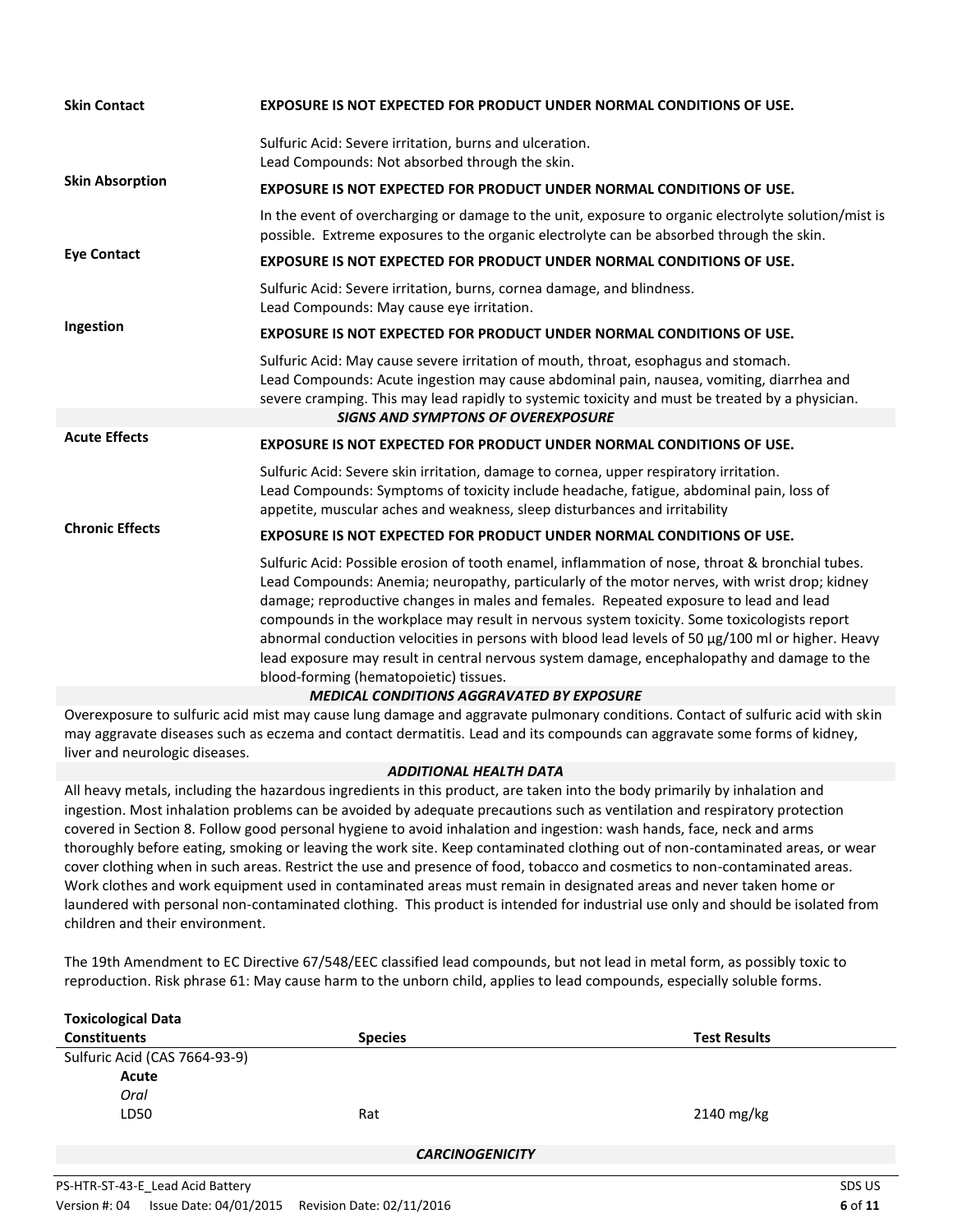Sulfuric Acid: The International Agency for Research on Cancer (IARC) has classified "strong inorganic acid mist containing sulfuric acid" as a Category I carcinogen, a substance that is carcinogenic to humans. This classification does not apply to liquid forms of sulfuric acid or sulfuric acid solutions contained within a battery. Inorganic acid mist (sulfuric acid mist) is not generated under normal use of this product. Misuse of the product, such as overcharging, may result in the generation of sulfuric acid mist.

Lead Compounds: Lead is listed as a Group 2A- carcinogen, likely in animals at extreme doses. Per the guidance found in OSHA 29 CFR 1910.1200 Appendix F, this is approximately equivalent to GHS Category 1A. Proof of carcinogenicity in humans is lacking at present.

| <b>IARC Monographs. Overall Evaluation of Carcinogenicity</b> |                                                                |                                                                                       |
|---------------------------------------------------------------|----------------------------------------------------------------|---------------------------------------------------------------------------------------|
| Lead (CAS 7439-92-1)                                          |                                                                | 2A Probably carcinogenic to humans.                                                   |
| Lead oxide (CAS 1309-60-0)                                    |                                                                | 2A Probably carcinogenic to humans.                                                   |
| Lead sulfate (CAS 7446-14-2)                                  |                                                                | 2A Probably carcinogenic to humans.                                                   |
| <b>NTP Report on Carcinogens</b>                              |                                                                |                                                                                       |
| Lead oxide (CAS 1309-60-0)                                    |                                                                | Reasonably Anticipated to be a Human Carcinogen.                                      |
| Lead sulfate (CAS 7446-14-2)                                  |                                                                | Reasonably Anticipated to be a Human Carcinogen.                                      |
|                                                               | OSHA Specifically Regulated Substances (29 CFR 1910.1001-1050) |                                                                                       |
| Not listed.                                                   |                                                                |                                                                                       |
| <b>Reproductive toxicity</b>                                  | May damage fertility or the unborn child.                      |                                                                                       |
| Specific target organ                                         | No data available.                                             |                                                                                       |
| toxicity -                                                    |                                                                |                                                                                       |
| single exposure                                               |                                                                |                                                                                       |
| Specific target organ                                         |                                                                | Lead: May cause damage to organs (blood, central nervous system) through prolonged or |
| toxicity -                                                    | repeated exposure.                                             |                                                                                       |
| repeated exposure                                             |                                                                |                                                                                       |
| <b>Aspiration hazard</b>                                      | Not classified.                                                |                                                                                       |

#### *12. ECOLOGICAL INFORMATION*

| <b>Environmental Fate</b>     | Lead is very persistent in soil and sediments. No data on environmental degradation. Mobility of<br>metallic lead between ecological compartments is slow. Bioaccumulation of lead occurs in aquatic<br>and terrestrial animals and plants but little bioaccumulation occurs through the food chain. Most<br>studies include lead compounds and not elemental lead |
|-------------------------------|--------------------------------------------------------------------------------------------------------------------------------------------------------------------------------------------------------------------------------------------------------------------------------------------------------------------------------------------------------------------|
| <b>Environmental toxicity</b> | <b>Aquatic Toxicity:</b>                                                                                                                                                                                                                                                                                                                                           |
| Sulfuric Acid                 | 24-hr LC50, freshwater fish (Brachydanio rerio): 82 mg/L                                                                                                                                                                                                                                                                                                           |
|                               | 96 hr-LOEC, freshwater fish (Cyprinus carpio): 22 mg/L                                                                                                                                                                                                                                                                                                             |
| Lead                          | 48 hr LC50 (modeled for aquatic invertebrates): <1 mg/L, based on lead bullion                                                                                                                                                                                                                                                                                     |
| <b>Additional Information</b> | No known effects on stratospheric ozone depletion                                                                                                                                                                                                                                                                                                                  |
|                               | Volatile organic compounds: 0% (by Volume)                                                                                                                                                                                                                                                                                                                         |
|                               | Water Endangering Class (WGK): NA                                                                                                                                                                                                                                                                                                                                  |

# *13. DISPOSAL CONSIDERATIONS*

| Waste disposal method                    | Material should be recycled if possible. Lead-acid batteries are completely recyclable.<br>Dispose waste and residues in accordance with applicable federal, state, and local<br>regulations.                             |
|------------------------------------------|---------------------------------------------------------------------------------------------------------------------------------------------------------------------------------------------------------------------------|
| Hazardous waste code                     | D008: Lead                                                                                                                                                                                                                |
| Waste from residues /<br>unused products | Dispose of in accordance with local regulations. Empty containers or packaging may retain<br>some product residues. This material and its container must be disposed of in a safe<br>manner (see: Disposal instructions). |
| <b>Contaminated packaging</b>            | Empty containers should be taken to an approved waste handling site for recycling or<br>disposal.                                                                                                                         |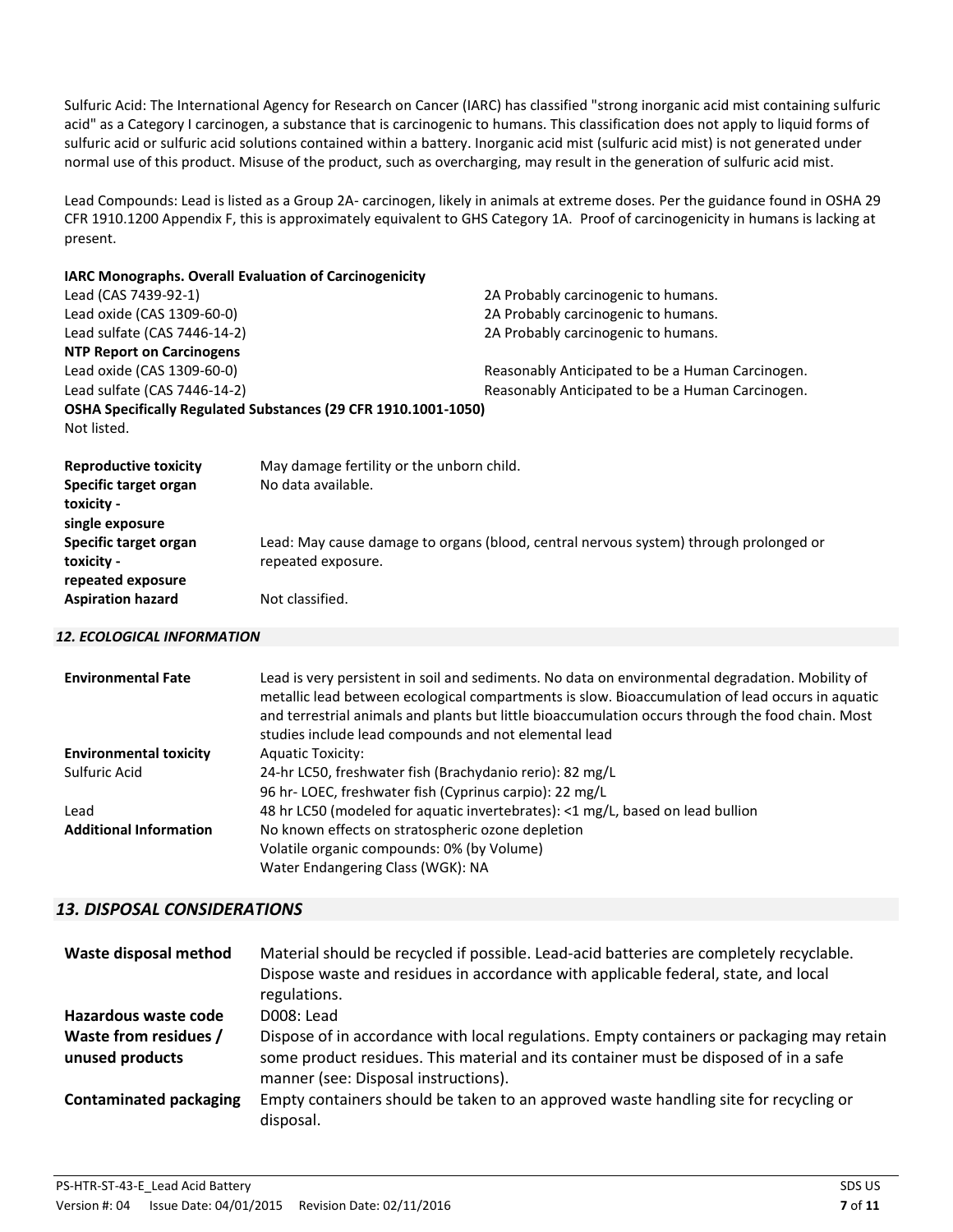# *14. TRANSPORT INFORMATION*

# **Note: Transportation requirements do not apply once the battery pack has been installed in a vehicle as part of the vehicle's functional components.**

# **United States DOT:**

DOT rules specified in 49 CFR 173.159 regulate the transport of wet spillable batteries.

49 CFR 173.159 (e) specifies that when transported by highway or rail, electric storage batteries containing electrolyte or corrosive battery fluid are not subject to any other requirements of this subchapter, if all of the following are met: (1) No other hazardous materials may be transported in the same vehicle;

(2) The batteries must be loaded or braced so as to prevent damage and short circuits in transit;

(3) Any other material loaded in the same vehicle must be blocked, braced, or otherwise secured to prevent contact with or damage to the batteries; and

(4) The transport vehicle may not carry material shipped by any person other than the shipper of the batteries. If any of these requirements are not met, the batteries must be shipped as hazardous materials

| <b>Proper Shipping name</b>  | Batteries, Wet, Filled with Acid |
|------------------------------|----------------------------------|
| <b>UN number</b>             | UN2794                           |
| <b>Hazard classification</b> | 8                                |
| <b>Packing group</b>         | Ш                                |
| <b>Labels</b>                | Corrosive                        |

## **IATA**

| <b>Proper Shipping name</b>   | Batteries, Wet, Filled with Acid                    |
|-------------------------------|-----------------------------------------------------|
| <b>Packing group</b>          | None                                                |
| <b>Hazardous class</b>        | 8                                                   |
| <b>Label/Placard Required</b> | Corrosive                                           |
| <b>UN Identification</b>      | <b>UN2794</b>                                       |
| <b>Environmental Hazards</b>  | No                                                  |
| <b>ERG Code</b>               | 8L                                                  |
| Reference                     | IATA packing instructions 870 (IATA DRG Edition 54) |

| IMDG packing instructions P801   |
|----------------------------------|
| Batteries, Wet, Filled with Acid |

## *15. REGULATORY INFORMATION*

This product is an article pursuant to 29 CFR 1910.1200 and as such is not subjected to the OSHA Hazard Communication Standard.

#### **TSCA**

#### **TSCA Section 8b – Inventory Status:**

Inventory Status: All chemicals comprising this product are either exempt or listed on the TSCA Inventory.

## **TSCA Section 12b (40 CFR Part 707.60(b))**

No notice of export will be required for articles, except PCB articles, unless the Agency so requires in the context of individual section 5, 6, or 7 actions.

**TSCA Section 13 (40 CFR Part 707.20)**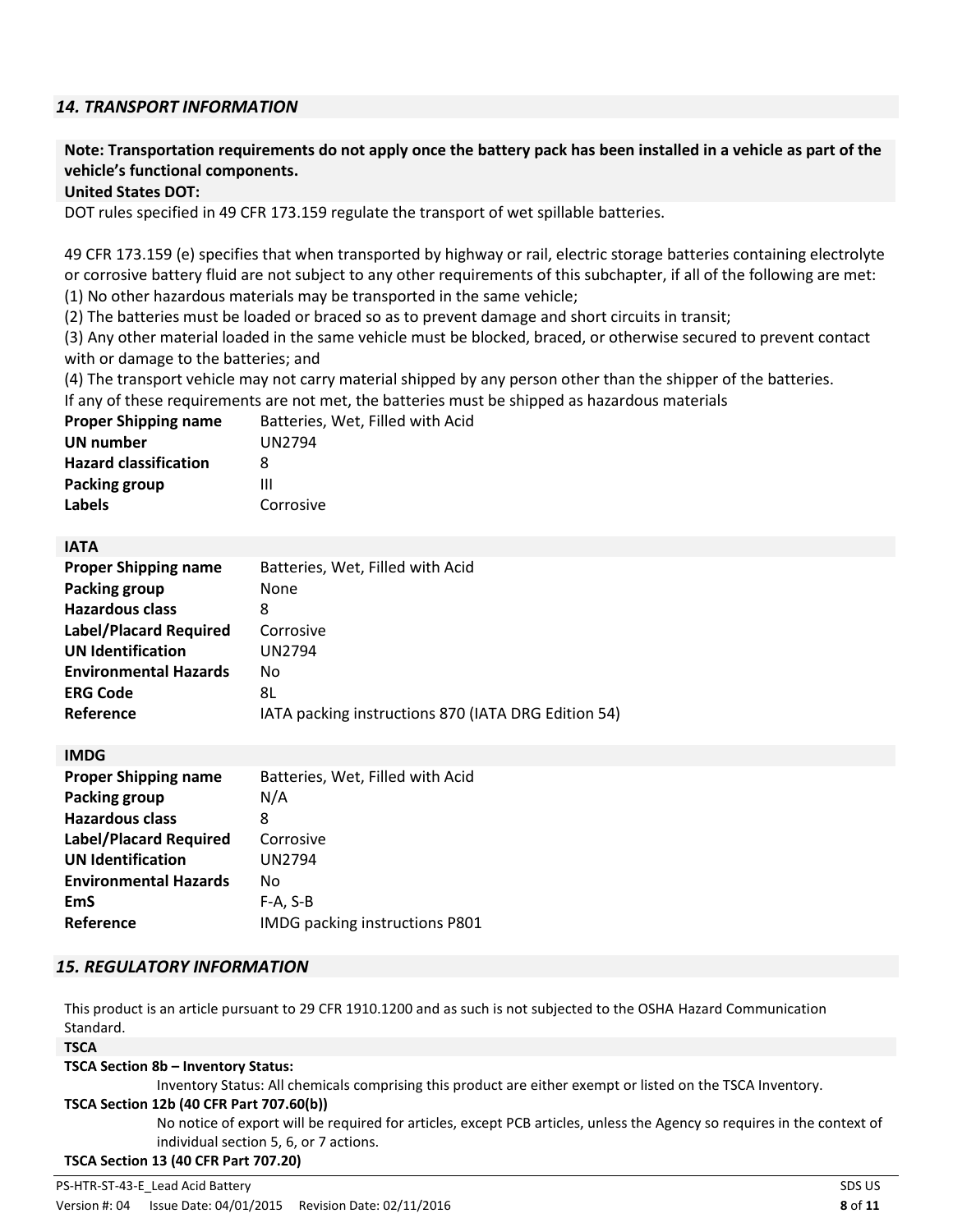No import certification required (EPA 305-B-99-001, June 1999, Introduction to the Chemical Import Requirements

#### of the Toxic Substances Control Act, Section IV.A) **OSHA Specifically Regulated Substances (29 CFR 1910.1001-1050)**

| OSHA Specifically Regulated Substances (29 CFR 1910.1001-1) |                        |
|-------------------------------------------------------------|------------------------|
| Lead (CAS 7439-92-1)                                        | Reproductive toxicity  |
|                                                             | Central nervous system |
|                                                             | Kidney                 |
|                                                             | Blood                  |
|                                                             | Acute toxicity         |
| Lead Oxide (CAS 1309-60-0)                                  | Reproductive toxicity  |
|                                                             | Central nervous system |
|                                                             | Kidney                 |
|                                                             | Blood                  |
|                                                             | Acute toxicity         |
| Lead Sulfate (CAS 7446-14-2)                                | Reproductive toxicity  |
|                                                             | Central nervous system |
|                                                             | Kidney                 |
|                                                             | Blood                  |
|                                                             | Acute toxicity         |

## **EPA SARA Title III**

## **Section 302 EPCRA Extremely Hazardous Substances (EHS):**

Sulfuric acid is a listed "Extremely Hazardous Substance" under EPCRA, with a Threshold Planning Quantity (TPQ) of 1,000 lbs. EPCRA Section 302 notification is required if 500 lbs. or more of sulfuric acid is present at one site (40 CFR 370.10). For more information consult 40 CFR Part 355.

## **Section 304 CERCLA Hazardous Substances:**

Reportable Quantity (RQ) for spilled 100% sulfuric acid under CERCLA (Superfund) and EPCRA (Emergency Planning and Community Right to Know Act) is 1,000 lbs. State and local reportable quantities for spilled sulfuric acid may vary.

## **Section 311/312 Hazard Categorization:**

EPCRA Section 312 Tier Two reporting is required for non-automotive batteries if sulfuric acid is present in quantities of 500 lbs. or more and/or if lead is present in quantities of 10,000 lbs. or more. For more information consult 40 CFR 370.10 and 40 CFR 370.40

## **Section 313 EPCRA Toxic Substances:**

40 cfr section 372.38 (b) states: If a toxic chemical is present in an article at a covered facility, a person is not required to consider the quantity of the toxic chemical present in such article when determining whether an applicable threshold has been met under § 372.25, § 372.27, or § 372.28 or determining the amount of release to be reported under § 372.30. This exemption applies whether the person received the article from another person or the person produced the article. However, this exemption applies only to the quantity of the toxic chemical present in the article.

## **Supplier Notification:**

This product contains toxic chemicals that may be reportable under EPCRA Section 313 Toxic Chemical Release Inventory (Form R) requirements. For a manufacturing facility under SIC codes 20 through 39, the following information is provided to enable you to complete the required reports:

## **RCRA**

Spent Lead Acid Batteries are subject to streamlined handling requirements when managed in compliance with 40 CFR section 266.80 or 40 CFR part 273. Waste sulfuric acid is a characteristic hazardous waste; EPA hazardous waste number D002 (corrosivity) and D008 (lead).

#### **Other federal regulations**

**Clean Air Act (CAA) Section 112 Hazardous Air Pollutants (HAPs) List**  Lead ( CAS 7439-92-1) Lead Oxide (CAS 1309-60-0) Lead Sulfate (CAS 7446-14-2) **Clean Air Act (CAA) Section 112(r) Accidental Release Prevention (40 CFR 68.130)** Lead Sulfate (CAS 7446-14-2) **Safe Drinking Water Act (SDWA)** Not regulated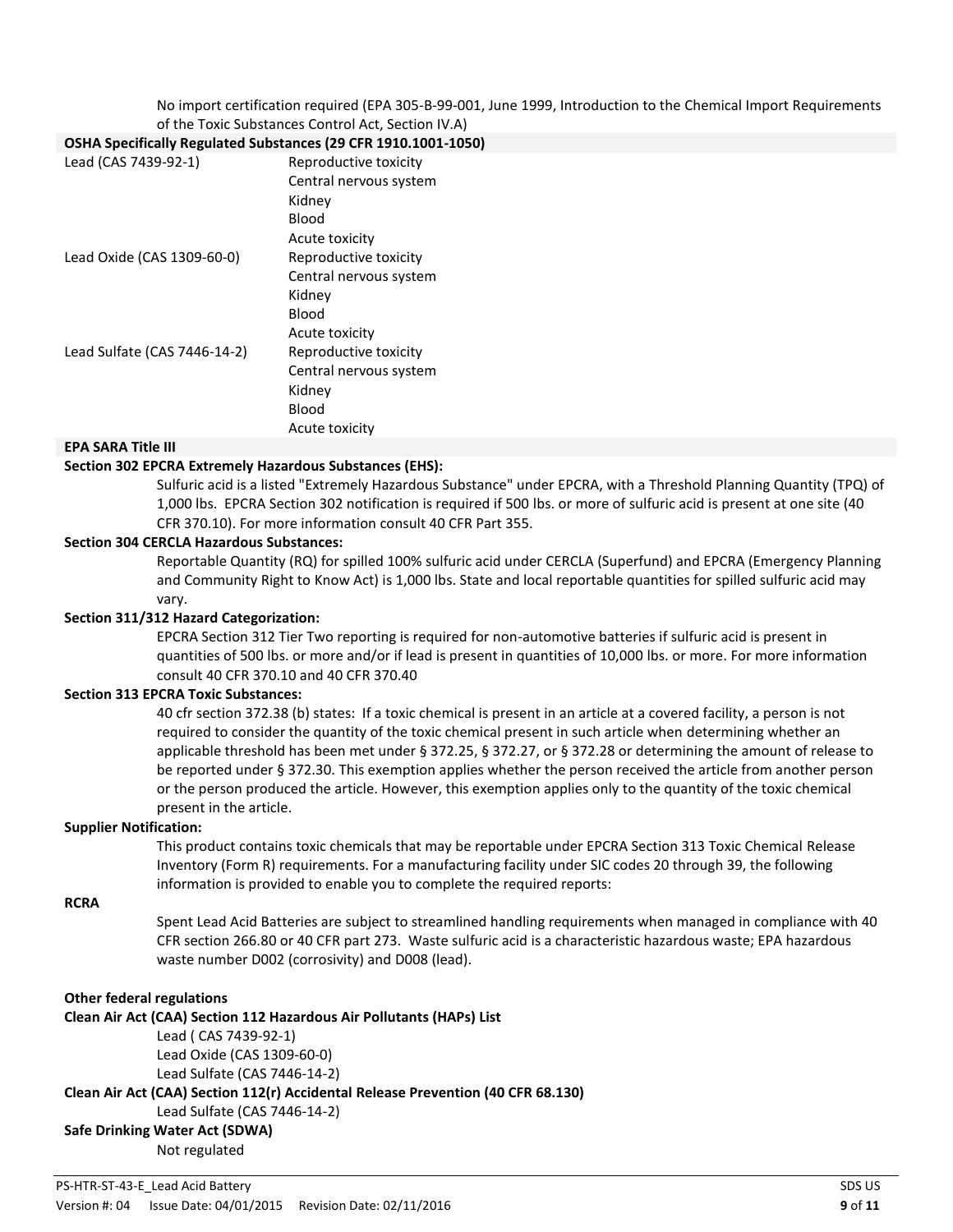**Drug Enforcement Administration (DEA). List 2, Essential Chemicals (21 CFR 1310.02(b) and 1310.04(f)(2) and Chemical Code Number** Sulfuric acid (CAS 7664-93-9) 6552 **Drug Enforcement Administration (DEA). List 1 & 2 Exempt Chemical Mixtures (21 CFR 1310.12(c))** Sulfuric acid (CAS 7664-93-9) 20 % WV **DEA Exempt Chemical Mixtures Code Number** Sulfuric acid (CAS 7664-93-9 6552 **US State Regulations US. Massachusetts RTK – Substance List**  Lead ( CAS 7439-92-1) Lead Oxide (CAS 1309-60-0) Lead Sulfate (CAS 7446-14-2) **US New Jersey Worker and Community Right-to-know Act** Lead ( CAS 7439-92-1) Lead Oxide (CAS 1309-60-0) Lead Sulfate (CAS 7446-14-2) Sulfuric acid (CAS 7664-93-9) **US Pennsylvania Worker and Community Right-to-know Law** Lead ( CAS 7439-92-1) Sulfuric acid (CAS 7664-93-9) **US Rhode Island RTK** Lead ( CAS 7439-92-1) Lead Oxide (CAS 1309-60-0) Lead Sulfate (CAS 7446-14-2) Sulfuric acid (CAS 7664-93-9) **US. California Proposition 65** WARNING: This product contains chemicals known to the State of California to cause cancer. Battery posts, terminals and related accessories contain lead and lead compounds, chemicals known to the state of California to cause cancer and reproductive harm. Wash hands after handling. \*Battery companies not party to the 1999 consent judgment with Mateel Environmental Justice Foundation should include a Proposition 65 Warning that complies with the current version of Proposition 65. **US - California Proposition 65 - Carcinogens & Reproductive Toxicity (CRT): Listed substance** Lead ( CAS 7439-92-1) Lead Oxide (CAS 1309-60-0) Lead Sulfate (CAS 7446-14-2) Sulfuric acid (CAS 7664-93-9) **International Inventories Country(s) or Region Inventory Name On inventory (yes/no)\*** United States & Puerto Rico Toxic Substances Control Act (TSCA) Inventory Yes \* A "Yes" indicates this product complies with the inventory requirements administered by the governing country(s). A "No" indicates that one or more components of the product are not listed or exempt from listing on the inventory administered by the governing country(s).

# *16. OTHER INFORMATION*

| <b>Issue Date:</b>          | 04/01/2015                                                                    |
|-----------------------------|-------------------------------------------------------------------------------|
| <b>Revision Date:</b>       | 02/11/2016                                                                    |
| <b>Version #:</b>           | 04                                                                            |
| <b>Further information:</b> | NFPA Hazard Scale: $0 =$ Minimal 1 = Slight 2 = Moderate 3=Serious 4 = Severe |
|                             |                                                                               |